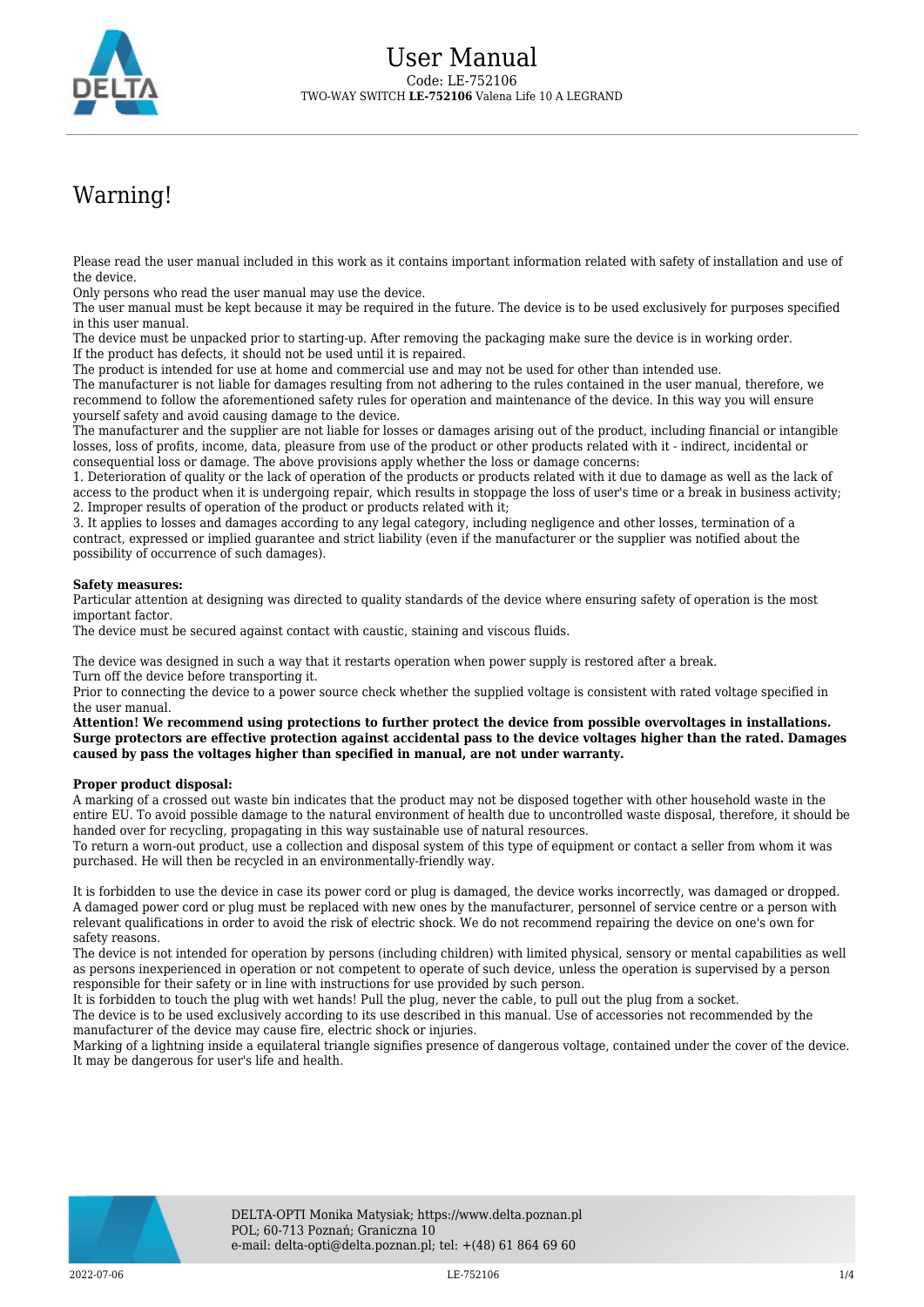



| Device type:          | Two-way switch             |
|-----------------------|----------------------------|
| Rated voltage:        | 230 V AC, 50/60 Hz         |
| Rated current:        | 10 A                       |
| Connectors type:      | automatic spring terminals |
| Application:          | Valena Life product series |
| Assembly:             | Claw or screw mounting     |
| Housing:              | Plastic                    |
| Color:                | White                      |
| Weight:               | $0.068$ kg                 |
| Dimensions:           | 75 x 75 x 42 mm            |
| Manufacturer / Brand: | LEGRAND                    |
| Guarantee:            | 2 years                    |

Front view:

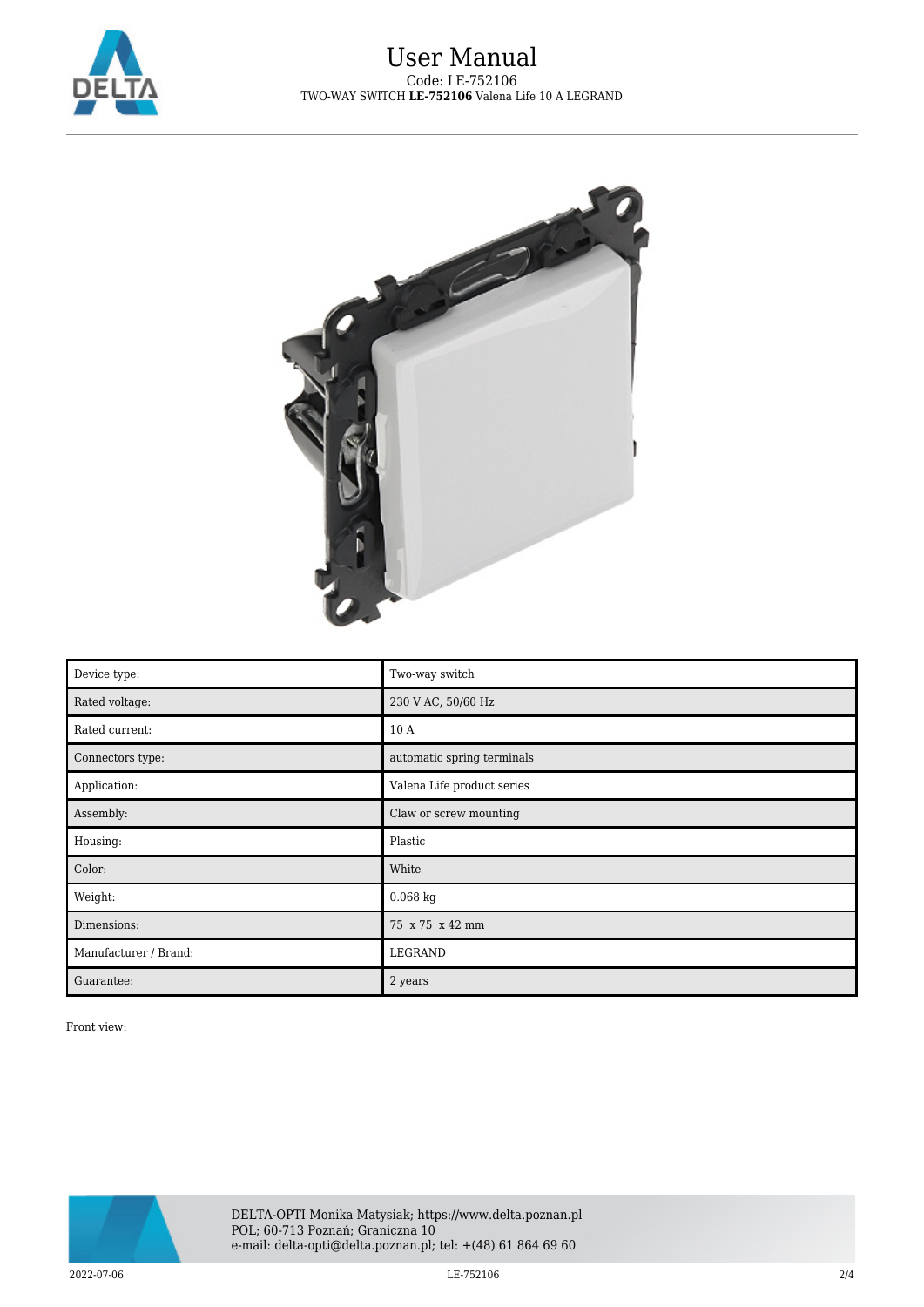



Rear view:



DELTA-OPTI Monika Matysiak; https://www.delta.poznan.pl POL; 60-713 Poznań; Graniczna 10 e-mail: delta-opti@delta.poznan.pl; tel: +(48) 61 864 69 60

 $2022$ -07-06 3/4